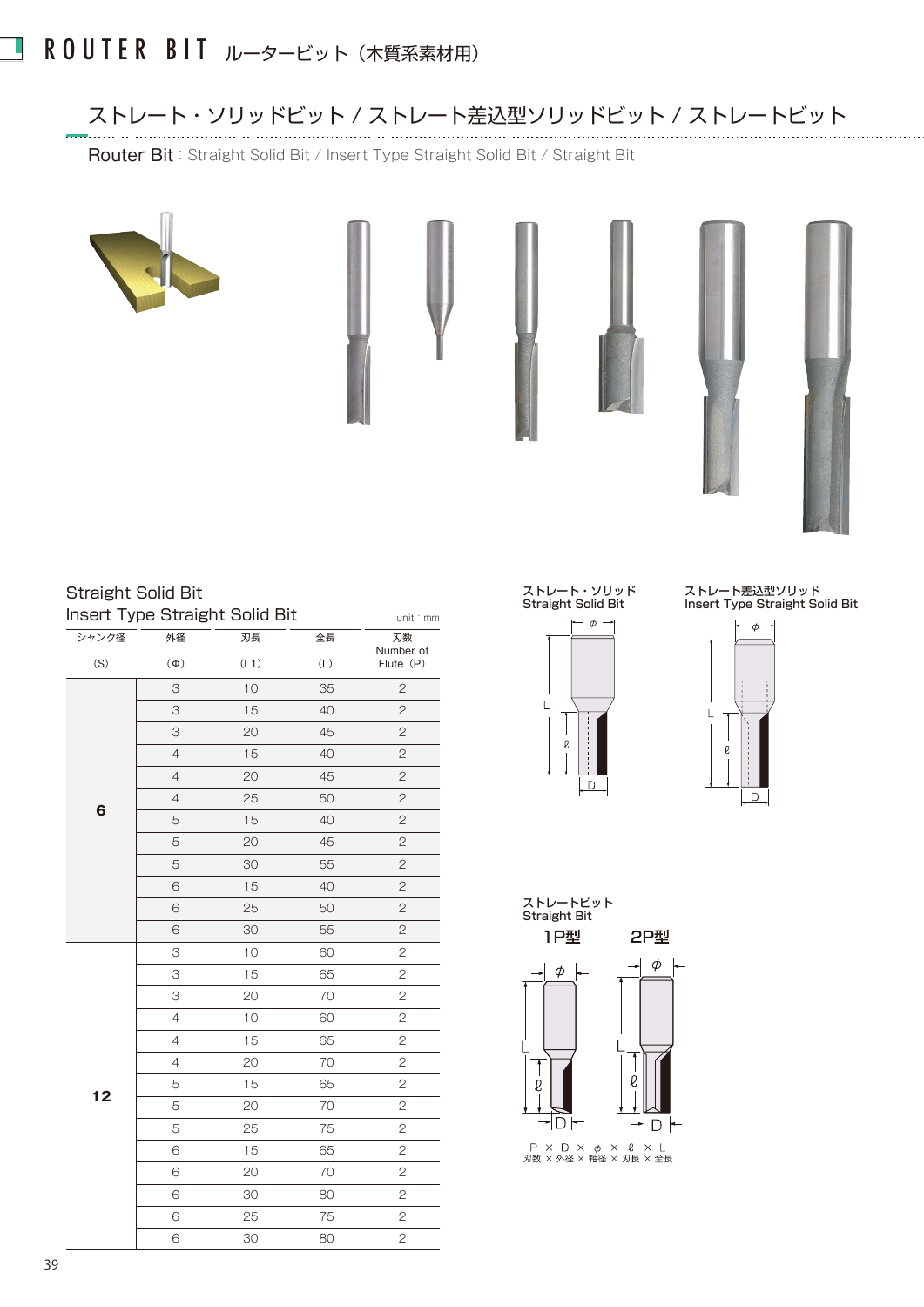### Straight Bit

|       |                |      |     | unit:mm         |       |          |      |     | unit : mm       |
|-------|----------------|------|-----|-----------------|-------|----------|------|-----|-----------------|
| シャンク径 | 外径             | 刃長   | 全長  | 刃数<br>Number of | シャンク径 | 外径       | 刃長   | 全長  | 刃数<br>Number of |
| (S)   | $(\Phi)$       | (L1) | (L) | Flute (P)       | (S)   | $(\Phi)$ | (L1) | (L) | Flute (P)       |
|       | 6              | 18   | 50  | $\mathbf{1}$    |       | 16       | 30   | 75  | $\sqrt{2}$      |
|       | 6              | 20   | 50  | $\mathbf{2}$    |       | 16       | 35   | 80  | $\sqrt{2}$      |
|       | 6              | 25   | 55  | $\mathbf{2}$    |       | 17       | 30   | 75  | $\sqrt{2}$      |
|       | $\,6$          | 30   | 60  | $\sqrt{2}$      |       | 17       | 35   | 80  | $\sqrt{2}$      |
|       | $\overline{7}$ | 20   | 50  | $\mathbf{2}$    |       | 18       | 30   | 75  | $\mathbf{2}$    |
|       | 8              | 20   | 50  | $\mathbf{2}$    |       | 18       | 35   | 80  | $\sqrt{2}$      |
|       | $\Theta$       | 20   | 50  | $\mathbf{2}$    |       | 18       | 40   | 85  | $\sqrt{2}$      |
|       | $\Theta$       | 25   | 55  | $\mathbf{2}$    |       | 18       | 50   | 95  | $\sqrt{2}$      |
| 6     | 10             | 20   | 50  | $\sqrt{2}$      |       | 19       | 30   | 75  | $\sqrt{2}$      |
|       | 10             | 25   | 55  | $\sqrt{2}$      |       | 20       | 30   | 75  | $\mathbf{2}$    |
|       | 10             | 30   | 60  | $\mathbf{2}$    |       | 20       | 35   | 80  | $\mathbf{2}$    |
|       | 12             | 20   | 50  | $\sqrt{2}$      |       | 20       | 40   | 85  | $\sqrt{2}$      |
|       | 12             | 25   | 55  | $\mathbf{2}$    |       | 20       | 50   | 95  | $\sqrt{2}$      |
|       | 12             | 30   | 60  | $\mathbf{2}$    |       | 21       | 30   | 75  | $\mathbf{2}$    |
|       | 15             | 20   | 50  | $\sqrt{2}$      |       | 21       | 35   | 80  | $\mathbf{2}$    |
|       | 15             | 25   | 55  | $\mathbf{2}$    | 12    | 22       | 30   | 75  | $\mathbf{2}$    |
|       | 20             | 15   | 50  | $\mathbf{2}$    |       | 22       | 35   | 80  | $\sqrt{2}$      |
|       | 20             | 20   | 50  | $\mathbf{2}$    |       | 23       | 30   | 75  | $\sqrt{2}$      |
|       | 6              | 20   | 65  | $\mathbf{2}$    |       | 23       | 35   | 80  | $\sqrt{2}$      |
|       | $\overline{7}$ | 20   | 65  | $\mathbf{Z}$    |       | 24       | 30   | 75  | $\sqrt{2}$      |
|       | 8              | 20   | 65  | $\sqrt{2}$      |       | 24       | 35   | 80  | $\mathbf{2}$    |
|       | 8              | 25   | 70  | $\sqrt{2}$      |       | 25       | 30   | 75  | $\mathbf{2}$    |
|       | $\,8\,$        | 30   | 75  | $\sqrt{2}$      |       | 26       | 30   | 75  | $\sqrt{2}$      |
|       | 8              | 25   | 70  | $\sqrt{2}$      |       | 27       | 30   | 75  | $\sqrt{2}$      |
|       | $\Theta$       | 30   | 75  | $\sqrt{2}$      |       | 28       | 30   | 75  | $\mathbf{2}$    |
|       | $\Theta$       | 25   | 70  | $\mathbf{2}$    |       | 29       | 30   | 75  | $\sqrt{2}$      |
|       | 10             | 30   | 75  | $\sqrt{2}$      |       | 30       | 30   | 75  | $\mathbf{2}$    |
|       | 10             | 35   | 80  | $\mathbf{2}$    |       | 35       | 30   | 75  | $\sqrt{2}$      |
|       | 10             | 30   | 75  | 2               |       | 40       | 30   | 75  | $\mathbf{2}$    |
|       | 11             | 30   | 75  | $\mathbf{2}$    |       | 45       | 30   | 75  | $\mathbf{2}$    |
| 12    | 12             | 30   | 75  | $\mathbf{S}$    |       | 50       | 30   | 75  | $\mathbf{2}$    |
|       | 12             | 35   | 80  | $\mathbf{S}$    |       | 10       | 40   | 90  | $\overline{c}$  |
|       | 12             | 40   | 85  | $\mathbf{2}$    |       | 12       | 35   | 85  | $\mathbf{2}$    |
|       | 12             | 45   | 90  | $\mathbf{2}$    |       | 13       | 35   | 85  | $\overline{c}$  |
|       | 12             | 50   | 95  | $\mathbf{2}$    |       | 15       | 35   | 85  | $\mathbf{2}$    |
|       | 12             | 55   | 100 | $\mathbf{2}$    |       | 15       | 40   | 90  | $\mathbf{2}$    |
|       | 12             | 60   | 105 | $\mathbf{2}$    |       | 15       | 45   | 95  | $\mathbf{2}$    |
|       | 13             | 30   | 75  | $\mathbf{2}$    | 16    | 16       | 30   | 80  | $\mathbf{2}$    |
|       | 13             | 35   | 80  | $\mathbf{2}$    |       | 16       | 35   | 85  | $\mathbf{2}$    |
|       | 14             | 30   | 75  | $\mathbf{2}$    |       | 16       | 40   | 90  | $\overline{c}$  |
|       | 14             | 35   | 80  | $\mathbf{2}$    |       | 18       | 35   | 85  | $\mathbf{2}$    |
|       | 15             | 35   | 80  | $\sqrt{2}$      |       | 20       | 35   | 85  | $\mathbf{2}$    |
|       | 15             | 40   | 85  | $\mathbf{2}$    |       | 20       | 40   | 90  | $\mathbf{2}$    |
|       | 15             | 50   | 95  | $\overline{2}$  |       |          |      |     |                 |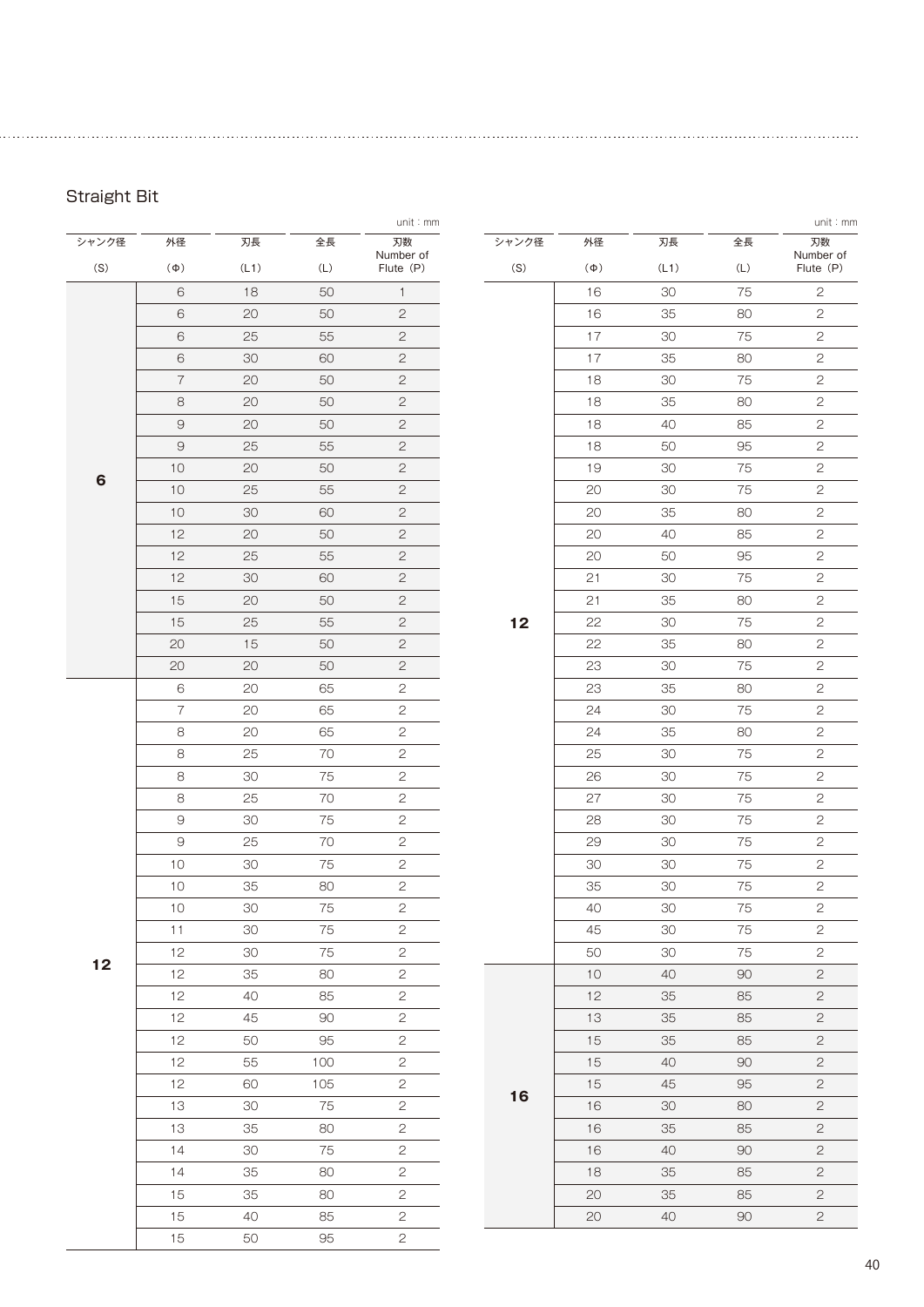# ■ ROUTER BIT ルータービット (木質系素材用)

#### 底切れ三面ストレートビット

Router Bit:Open Bottom Type Three-Faced Straight Bit





|       |                |      |     | unit: mm        |       |          |      |     | unit: mm        |
|-------|----------------|------|-----|-----------------|-------|----------|------|-----|-----------------|
| シャンク径 | 外径             | 刃長   | 全長  | 刃数<br>Number of | シャンク径 | 外径       | 刃長   | 全長  | 刃数<br>Number of |
| (S)   | $(\Phi)$       | (L1) | (L) | Flute (P)       | (S)   | $(\Phi)$ | (L1) | (L) | Flute (P)       |
|       | 8              | 20   | 50  | $\mathbf{2}$    |       | 45       | 20   | 75  | $\mathbf{2}$    |
|       | $\Theta$       | 20   | 50  | $\overline{c}$  |       | 45       | 30   | 85  | $\overline{c}$  |
|       | 10             | 20   | 50  | $\mathbf{2}$    |       | 45       | 40   | 95  | $\mathbf{Z}$    |
| 6     | 12             | 20   | 50  | $\overline{c}$  |       | 50       | 20   | 75  | $\mathbf{2}$    |
|       | 15             | 20   | 50  | $\overline{c}$  |       | 50       | 30   | 85  | $\overline{c}$  |
|       | 18             | 20   | 50  | $\mathbf{2}$    | 12    | 50       | 40   | 95  | $\sqrt{2}$      |
|       | 6              | 20   | 75  | $\mathbf{2}$    |       | 60       | 20   | 75  | $\mathbf{2}$    |
|       | $\overline{7}$ | 20   | 75  | $\mathbf{2}$    |       | 60       | 30   | 85  | $\overline{c}$  |
|       | 8              | 20   | 75  | $\mathbf{2}$    |       | 60       | 40   | 95  | $\sqrt{2}$      |
|       | $\Theta$       | 20   | 75  | $\overline{c}$  |       | 70       | 20   | 75  | $\overline{c}$  |
|       | 10             | 20   | 75  | $\overline{c}$  |       | 70       | 30   | 85  | $\mathbf{2}$    |
|       | 11             | 20   | 75  | $\mathbf{2}$    |       | 70       | 40   | 95  | 2               |
|       | 12             | 20   | 75  | $\overline{c}$  |       | 20       | 20   | 75  | $\mathbf{2}$    |
|       | 15             | 30   | 85  | $\sqrt{2}$      |       | 20       | 25   | 80  | $\sqrt{2}$      |
|       | 16             | 30   | 85  | $\mathbf{2}$    |       | 20       | 30   | 85  | $\mathbf{2}$    |
|       | 17             | 30   | 85  | $\overline{c}$  |       | 25       | 20   | 75  | $\overline{c}$  |
|       | 18             | 30   | 85  | $\mathbf{2}$    |       | 25       | 25   | 80  | $\mathbf{2}$    |
|       | 19             | 30   | 85  | $\mathbf{2}$    |       | 25       | 30   | 85  | $\mathbf{2}$    |
|       | 20             | 20   | 75  | $\mathbf{2}$    |       | 30       | 20   | 75  | $\mathbf{2}$    |
|       | 20             | 25   | 80  | $\overline{c}$  |       | 30       | 25   | 80  | $\overline{c}$  |
|       | 20             | 30   | 85  | $\overline{c}$  |       | 30       | 30   | 85  | $\overline{c}$  |
|       | 21             | 30   | 85  | $\sqrt{2}$      |       | 35       | 20   | 75  | $\mathbf{2}$    |
|       | 22             | 30   | 85  | $\mathbf{2}$    |       | 35       | 25   | 80  | $\mathbf{2}$    |
| 12    | 23             | 30   | 85  | $\overline{c}$  |       | 35       | 30   | 85  | $\overline{c}$  |
|       | 24             | 30   | 85  | $\sqrt{2}$      |       | 40       | 20   | 75  | $\sqrt{2}$      |
|       | 25             | 20   | 75  | $\overline{c}$  | 16    | 40       | 30   | 85  | $\overline{c}$  |
|       | 25             | 25   | 80  | $\overline{2}$  |       | 40       | 40   | 95  | $\mathbf{2}$    |
|       | 25             | 30   | 85  | $\mathbf{2}$    |       | 45       | 20   | 75  | $\mathbf{2}$    |
|       | 26             | 30   | 85  | $\overline{c}$  |       | 45       | 30   | 85  | $\overline{c}$  |
|       | 27             | 30   | 85  | $\overline{2}$  |       | 45       | 40   | 95  | $\sqrt{2}$      |
|       | 28             | 30   | 85  | $\mathbf{2}$    |       | 50       | 20   | 75  | $\sqrt{2}$      |
|       | 29             | 30   | 85  | $\overline{2}$  |       | 50       | 30   | 85  | $\mathbf{2}$    |
|       | 30             | 20   | 75  | $\mathbf{2}$    |       | 50       | 40   | 95  | $\overline{c}$  |
|       | 30             | 25   | 80  | $\overline{c}$  |       | 60       | 20   | 75  | $\mathbf{2}$    |
|       | 30             | 30   | 85  | $\mathbf{2}$    |       | 60       | 30   | 85  | $\mathbf{2}$    |
|       | 35             | 20   | 75  | $\overline{c}$  |       | 60       | 40   | 95  | $\mathbf{2}$    |
|       | 35             | 25   | 80  | $\mathbf{2}$    |       | 70       | 20   | 75  | $\mathbf{2}$    |
|       | 35             | 30   | 85  | $\sqrt{2}$      |       | 70       | 30   | 85  | $\sqrt{2}$      |
|       | 40             | 20   | 75  | $\mathbf{2}$    |       | 70       | 40   | 95  | $\overline{c}$  |
|       | 40             | 30   | 85  | $\overline{c}$  |       |          |      |     |                 |
|       | 40             | 40   | 95  | $\overline{2}$  |       |          |      |     |                 |

| シャンク径 | 外径       | 刃長   | 全長  | 刃数<br>Number of |
|-------|----------|------|-----|-----------------|
| (S)   | $(\Phi)$ | (L1) | (L) | Flute (P)       |
|       | 45       | 20   | 75  | 2               |
|       | 45       | 30   | 85  | $\mathbf{2}$    |
|       | 45       | 40   | 95  | $\overline{c}$  |
|       | 50       | 20   | 75  | $\overline{c}$  |
|       | 50       | 30   | 85  | 2               |
| 12    | 50       | 40   | 95  | $\overline{c}$  |
|       | 60       | 20   | 75  | $\overline{c}$  |
|       | 60       | 30   | 85  | $\overline{c}$  |
|       | 60       | 40   | 95  | $\overline{c}$  |
|       | 70       | 20   | 75  | $\overline{c}$  |
|       | 70       | 30   | 85  | $\mathbf{2}$    |
|       | 70       | 40   | 95  | $\overline{2}$  |
|       | 20       | 20   | 75  | $\overline{c}$  |
|       | 20       | 25   | 80  | $\overline{c}$  |
|       | 20       | 30   | 85  | $\mathbf{2}$    |
|       | 25       | 20   | 75  | $\overline{c}$  |
|       | 25       | 25   | 80  | 2               |
|       | 25       | 30   | 85  | $\overline{c}$  |
|       | 30       | 20   | 75  | $\overline{2}$  |
|       | 30       | 25   | 80  | $\mathbf{2}$    |
|       | 30       | 30   | 85  | $\overline{c}$  |
|       | 35       | 20   | 75  | $\overline{c}$  |
|       | 35       | 25   | 80  | $\overline{c}$  |
|       | 35       | 30   | 85  | 2               |
|       | 40       | 20   | 75  | $\overline{c}$  |
| 16    | 40       | 30   | 85  | $\overline{2}$  |
|       | 40       | 40   | 95  | $\overline{c}$  |
|       | 45       | 20   | 75  | $\overline{c}$  |
|       | 45       | 30   | 85  | $\overline{c}$  |
|       | 45       | 40   | 95  | 2               |
|       | 50       | 20   | 75  | 2               |
|       | 50       | 30   | 85  | $\overline{c}$  |
|       | 50       | 40   | 95  | 2               |
|       | 60       | 20   | 75  | $\mathbf{2}$    |
|       | 60       | 30   | 85  | $\overline{2}$  |
|       | 60       | 40   | 95  | $\overline{c}$  |
|       | 70       | 20   | 75  | $\overline{c}$  |
|       | 70       | 30   | 85  | $\mathbf{2}$    |
|       | 70       | 40   | 95  | $\overline{c}$  |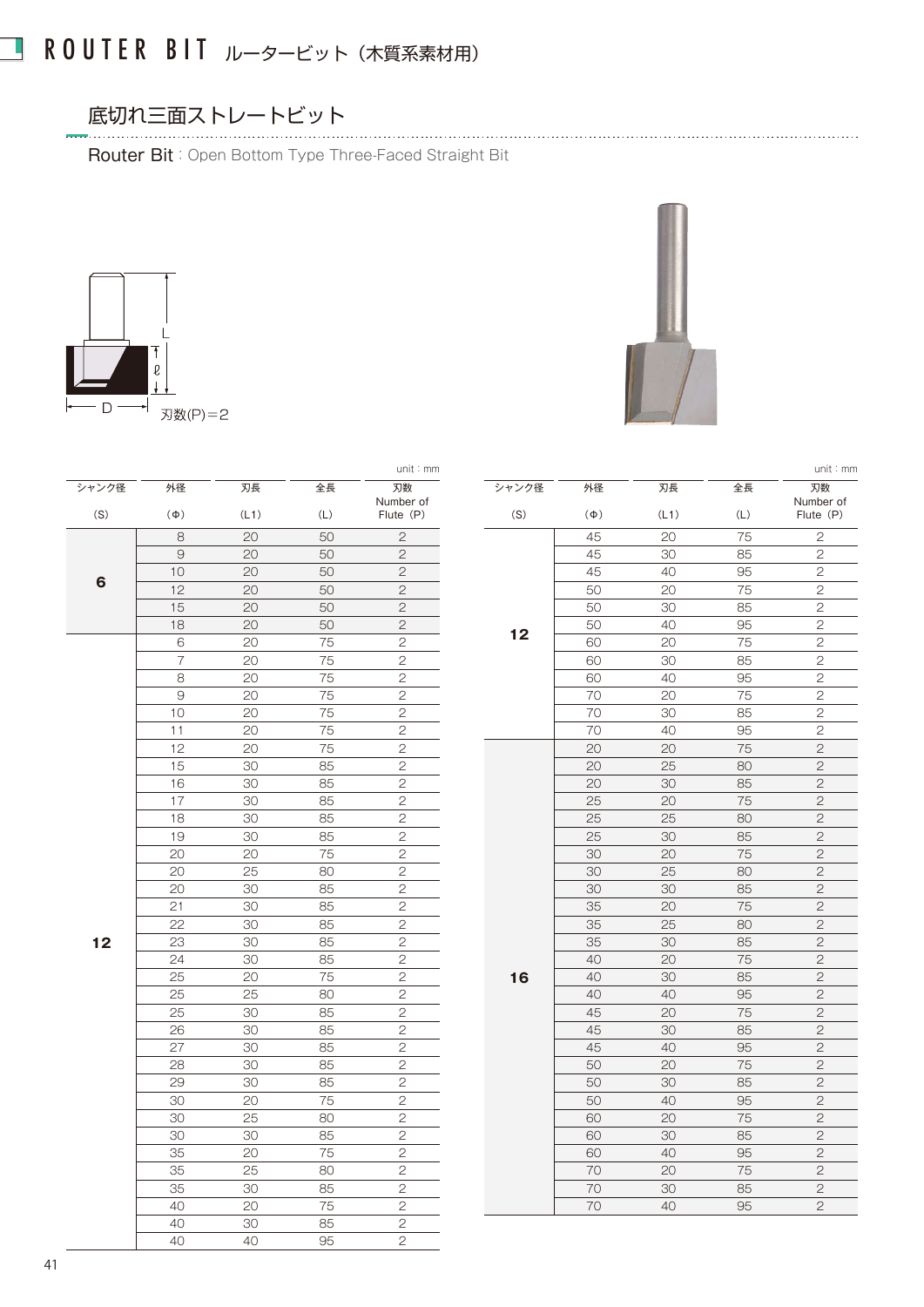# スパイラルラフィングビット(荒取用 / ドア深堀加工用)・スパイラルビット(仕上げ用)

Router Bit: Spiral Roughing Bit (Solid Carbide) / Spiral Roughing Bit (Solid Carbide) /

Spiral Roughing Bit (for Deep Grooving of Doors) (Solid Carbide)

#### スパイラルラフィングビット ( 荒取用 ) Spiral Roughing Bit (Solid Carbide)

| Spiral Ruughing Bit (Suild Carbide) | unit $: \mathsf{mm}$ |      |     |                 |
|-------------------------------------|----------------------|------|-----|-----------------|
| シャンク径                               | 外径                   | 刃長   | 全長  | 刃数<br>Number of |
| (S)                                 | $(\Phi)$             | (L1) | (L) | Flute (P)       |
| 10                                  | 10                   | 30   | 75  | 2               |
| 12                                  | 12                   | 35   | 75  | 3               |
|                                     | 12                   | 40   | 90  | 3               |
|                                     | 12                   | 45   | 90  | 3               |
|                                     | 12                   | 50   | 100 | 3               |
|                                     | 12                   | 60   | 110 | 3               |
| 16                                  | 16                   | 50   | 100 | 3               |
|                                     | 20                   | 50   | 100 | 3               |
| 20                                  | 20                   | 70   | 120 | 3               |
|                                     |                      |      |     |                 |







## スパイラルビット ( 仕上げ用 )

| Spiral Finishing Bit (Solid Carbide) | unit: mm       |      |     |                 |
|--------------------------------------|----------------|------|-----|-----------------|
| シャンク径                                | 外径             | 刃長   | 全長  | 刃数<br>Number of |
| (S)                                  | $(\Phi)$       | (L1) | (L) | Flute (P)       |
| 3                                    | 3              | 12   | 50  | 2               |
| 4                                    | $\overline{4}$ | 15   | 50  | 2               |
| 5                                    | 5              | 17   | 50  | 2               |
| 6                                    | 6              | 22   | 60  | 2               |
| 8                                    | 8              | 25   | 75  | $\mathbf{2}$    |
| 10                                   | 10             | 30   | 75  | 2               |
|                                      | 12             | 35   | 75  | 3               |
|                                      | 12             | 40   | 90  | 3               |
| 12                                   | 12             | 45   | 90  | 3               |
|                                      | 12             | 50   | 100 | 3               |
|                                      | 12             | 60   | 110 | 3               |
| 16                                   | 16             | 50   | 100 | 3               |
| 20                                   | 20             | 50   | 100 | 3               |
|                                      | 20             | 70   | 120 | 3               |

| スパイラルラフィングビット (ドア深掘加工用) |  |
|-------------------------|--|
|                         |  |

| Spiral Roughing Bit (for Deep Grooving of Doors) (Solid Carbide) | unit: $mm$ |      |     |                 |
|------------------------------------------------------------------|------------|------|-----|-----------------|
| シャンク径                                                            | 外径         | 刃長   | 全長  | 刃数<br>Number of |
| (S)                                                              | $(\Phi)$   | (L1) | (L) | Flute (P)       |
|                                                                  | 16         | 50   | 170 | 3               |
| 16                                                               | 20         | 30   | 155 | 3               |
|                                                                  | 20         | 30   | 175 |                 |











D

 $\overline{\phantom{a}}$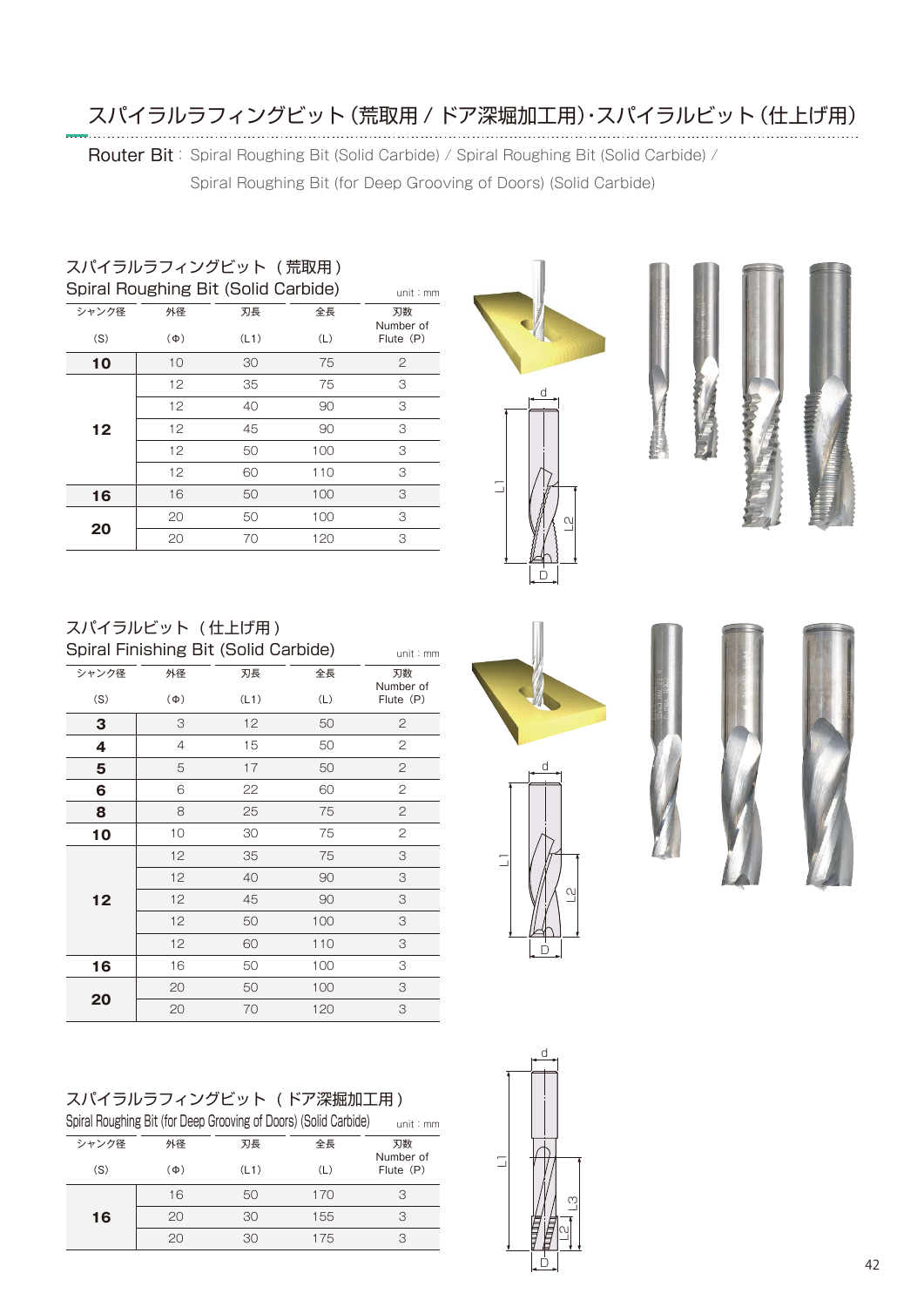フラッシュビット:2 段片刃 / 1 段両刃 / 両面用・アリ溝ビット 

Router Bit: Flash Bit / Dovetail Grooving Bit









### フラッシュビット 2 段片刃

| For Hollow Panel |          |      |      | unit: mm        |
|------------------|----------|------|------|-----------------|
| シャンク径            | 外径       | 刃長   | 刃長   | 刃数<br>Number of |
| (S)              | $(\Phi)$ | (L1) | (L2) | Flute (P)       |
| 6                | 6        | 18   | 20   | 2               |
|                  | 8        | 24   | 22   | 2               |
| 8                | 8        | 24   | 22   | 2               |
| 12               | 10       | 24   | 22   | 2               |
|                  | 12       | 24   | 22   | 2               |

## フラッシュビット 1 段両刃

| For Hollow Panel |          |      |      | unit: $mm$      |
|------------------|----------|------|------|-----------------|
| シャンク径            | 外径       | 刃長   | 刃長   | 刃数<br>Number of |
| (S)              | $(\Phi)$ | (L1) | (L2) | Flute (P)       |
| ุค               | 6        | 13   | 14   | З               |
|                  | 8        | 24   | 15   | З               |
| R                | Я        | 24   | 15   | З               |
| 12               | 10       | 24   | 15   | З               |
|                  | 12       | 24   | 15   | З               |

### 4P 両面両刃





フラッシュビット 両面用

| For Hollow Panel  |          |      |      | unit: $mm$      |
|-------------------|----------|------|------|-----------------|
| シャンク径             | 外径       | 刃長   | 刃長   | 刃数<br>Number of |
| (S)               | $(\Phi)$ | (L1) | (L2) | Flute (P)       |
|                   | 10       | 24   | 22   |                 |
| $12 \ \mathsf{ }$ | 12       | 24   | 22   |                 |





#### アリ溝ビット Dovetail Grooving Bit

|       | <b>DOVETAIL QLOOVILIS DIT</b> |      |            | unit: $mm$      |
|-------|-------------------------------|------|------------|-----------------|
| シャンク径 | 外径                            | 刃長   | 角度         | 刃数<br>Number of |
| (S)   | $(\Phi)$                      | (L1) | Angle      | Flute (P)       |
|       | 10                            | 5.8  | $72^\circ$ |                 |
| 6     | 12                            | 8.8  | $72^\circ$ |                 |
| 12    | 25                            | 16.5 | 70°        |                 |